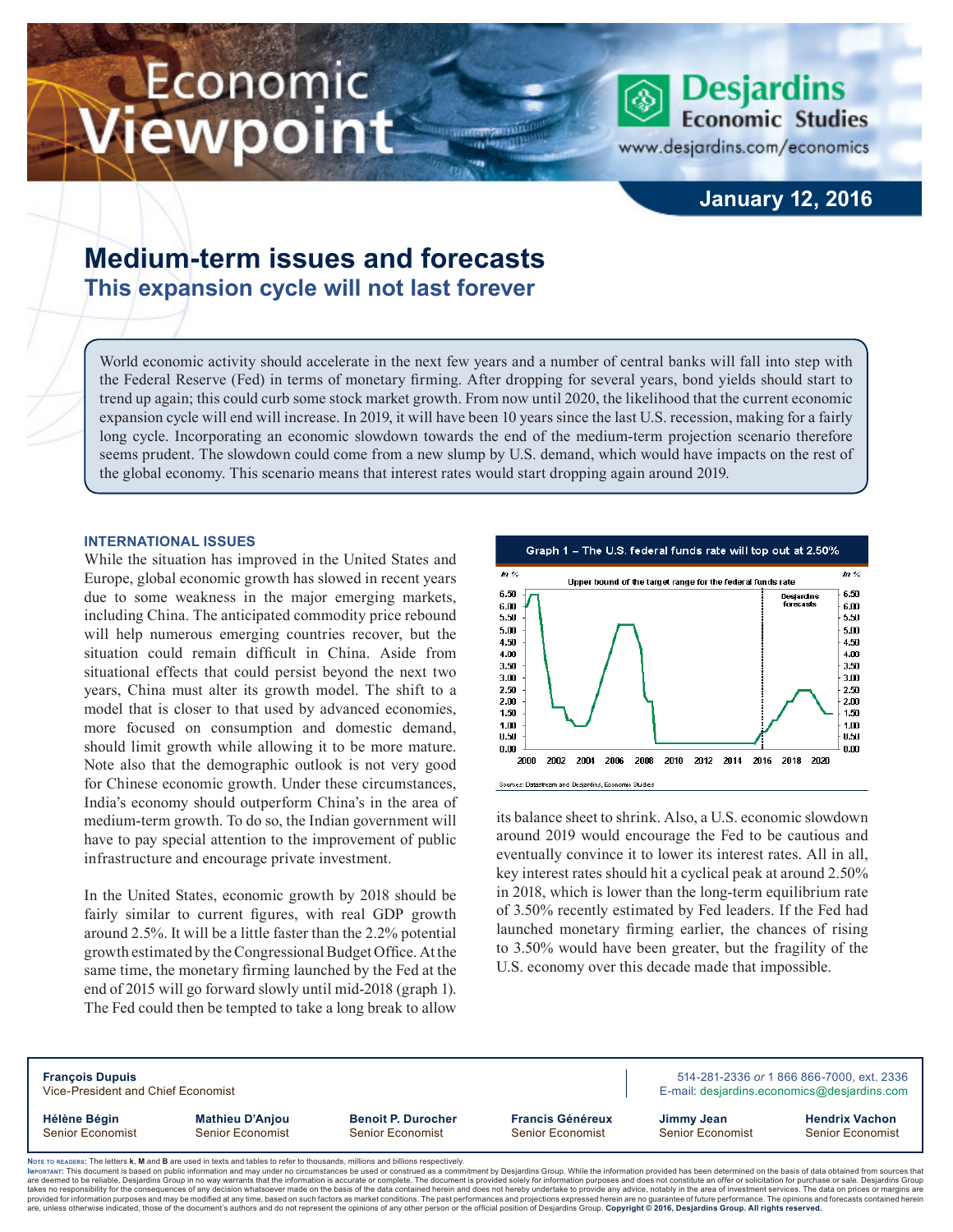

#### **CANADIAN ISSUES**

Although oil prices are expected to rise gradually in the years to come (graph 2), everything suggests they will stay below the breakeven point for numerous expansion projects in Canada's oil sector. Under the circumstances, the Canadian economy cannot count on a substantial rise by energy sector investment to support growth in the coming years. However, some adjustments will persist during the transition period. Among other things, the Canadian dollar should stay fairly low, allowing the manufacturing sector to make a bigger contribution to real GDP growth. The service sectors should also have a greater weight in Canadian output, continuing the trend seen for many years now.



Demographic projections indicate that growth by the population aged 25 to 34, those responsible for the creation of most new households, will slow substantially in the years to come. This should translate into slower activity in the housing market. Homebuilding and existing home sales are still very high in Ontario, so that province could be especially affected by the slowdown. Over the next few years, however, Ontario should be able to maintain economic growth just above the national average thanks to the contribution from its manufacturing sector. The automotive industry seems to be in good position here, but new investments will be required to support growth.

Quebec's economy is expected to post a slight cyclical rebound in 2016 and 2017 thanks to a push from business investment and public infrastructure spending. Real GDP growth will stay below 2%, however, as a number of structural factors will put the brakes on economic growth. The main factors are the shaky financial situation facing Quebec households and the provincial government, as well as unfavourable demographic trends. These weaknesses will have a limiting impact on the economy and employment over the medium range. Accordingly, potential GDP growth will converge between 1.0% and 1.5% by 2020.

Our medium-term forecasts for the Canadian economy factor in the impacts of a slowdown in the United States. Canada's interest rate hike period therefore promises to be fairly short. We expect the target for the overnight rate to crest at 2.00% in 2018.

#### **Table 1 United States: medium-term major economic and financial indicators**

|                                  |      | <b>Annual average</b> |         |       |       |         |         | Average   |            |
|----------------------------------|------|-----------------------|---------|-------|-------|---------|---------|-----------|------------|
| In % (except if indicated)       | 2014 | 2015                  | 2016f   | 2017f | 2018f | 2019f   | 2020f   | 2007-2014 | 2015-2020f |
| Real GDP (var. in %)             | 2,4  | 2,4                   | 2,5     | 2,7   | 2,5   | 2,0     | 1,5     | 1,4       | 2,3        |
| Total inflation rate (var. in %) | 1,6  | 0,1                   | 1,4     | 2,5   | 2,3   | 1,7     | 0,8     | 1,4       | 1,5        |
| Unemployment rate                | 6,2  | 5,3                   | 4,8     | 4,5   | 4,4   | 4,5     | 5,3     | 7,8       | 4,8        |
| S&P 500 index (var. in %)*       | 11,4 | $-0.7$                | 6,2     | 6,0   | 5,0   | 0,0     | 4,0     | 7,0       | 3,4        |
| Federal funds rate               | 0,25 | 0,26                  | 0,90    | 1,60  | 2,30  | 2,30    | 2,15    | 1,08      | 1,59       |
| Prime rate                       | 3,25 | 3,26                  | 3,90    | 4,60  | 5,30  | 5,30    | 5,15    | 4,08      | 4,59       |
| Treasury bills-3-month           | 0.03 | 0.05                  | 0.60    | 1,35  | 2,15  | 2,10    | 1,90    | 0,80      | 1,36       |
| Federal bonds-10-year            | 2.53 | 2,13                  | 2,50    | 2,90  | 3,05  | 2,55    | 2,30    | 3,01      | 2,57       |
| Federal bonds-30-year            | 3,34 | 2,84                  | 3,10    | 3,35  | 3,40  | 2,95    | 2,75    | 3,88      | 3,07       |
| WTI** oil (US\$/barrel)          | 93   | 49                    | 45      | 62    | 73    | 69      | 57      | 87        | 59         |
| Gold (US\$/ounce)                | 266  | 160                   | 1 0 3 0 | 975   | 950   | 1 0 0 0 | 1 0 5 0 | 1 2 1 1   | 1 0 2 7    |

f: forecasts; \* The variations are based on observation of the end of period; \*\* West Texas Intermediate. Sources: Datastream and Desjardins, Economic Studies